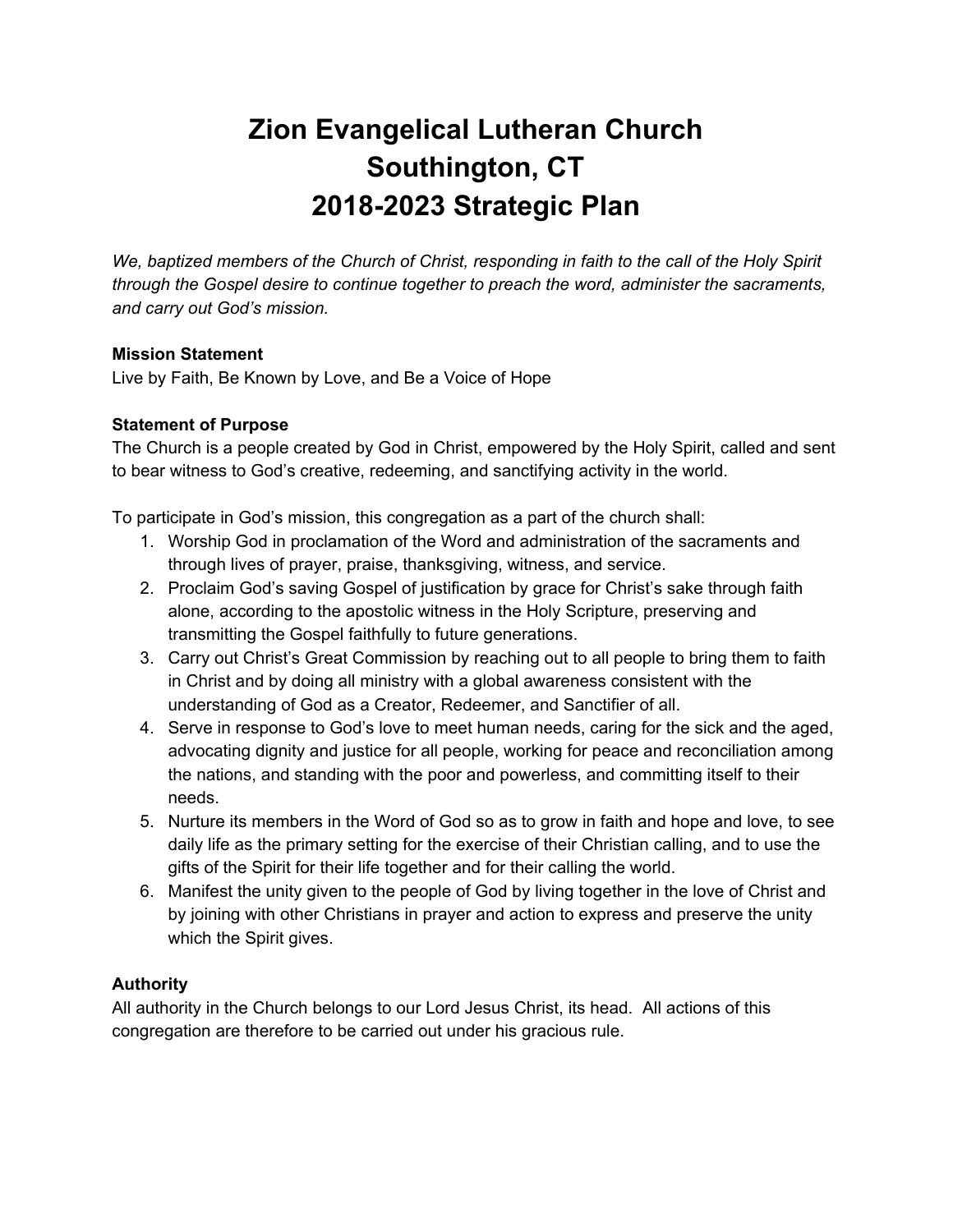#### **History**

Our congregation has experienced tremendous transition in its recent past. With the leaving of a 20 year pastor followed by an intentional interim pastor, our church is starting in a new direction with new leadership. The process of transition highlighted many of the strengths our congregation poses including our spirit, determination, financial stability, music program, and family orientation. In addition to a multitude of strengths, our congregation discovered areas for potential improvements. This document is a step toward addressing some of the larger challenges our congregation is currently facing with a long term plan.

This document has been informed by a variety of sources. Previous to calling our pastor, a discernment team met with members of the greater Southington and our church communities while research our congregations history and present. The discernment team laid the groundwork for our council to initiate a strategic planning committee to look at the creation of a long term strategic plan for the church. Through a variety of conversations, public workshops, research, and collaboration the strategic planning committee identified three target areas to focus on creating long term systemic change within the Zion culture: Communication, Missions, and Facilities.

Our church is structured as a family style church yet is the size of a program church. Multiple services, multigenerational families, and limited space are some of the challenges in communication within our congregation. Within the community, our church is often identified solely by its role in the Apple Harvest Festival. There is a need to improve our ability to build connections within our church while providing a larger picture of who Zion is to the greater Southington community.

Zion has a diverse set of mission programs that operate within the congregation and within the Southington community. Communication will assist in strengthening these mission programs and provide the vehicle for launching new mission programs. Zion has the ability to support small group missions that target seniors, families, children, and youth.

Zion has made the most of its physical footprint, yet there is a desire to do more. This requires a careful analysis of the facility we currently own overlayed with the needs of our programs and service opportunities. Realigning our physical space with our current needs while looking at what additional spaces could enhance our mission work will set Zion in a position of strength for future growth and development.

Together, these three areas have the potential to symbiotically support growth within our Zion community, increasing the Zion's footprint in the greater Southington community, and provide long term stability for the congregation's future.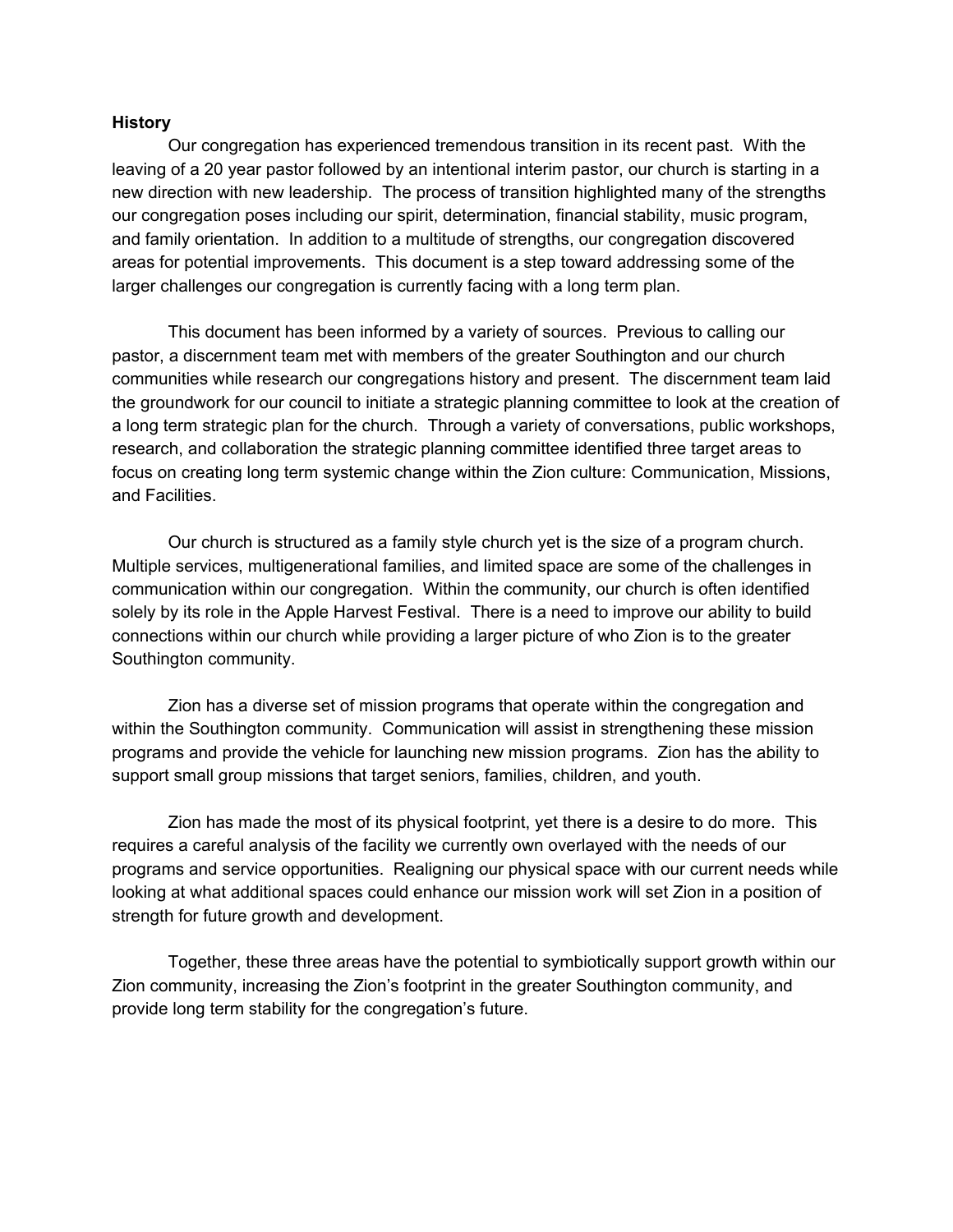# **Zion Lutheran Church 2018 Strategic Plan Goals:**

- 1. **CONNECT** Zion's worship, programs, and service opportunities with our congregation and the greater Southington Community.
- 2. **OPTIMIZE** Zion's facilities to support worship and a variety of congregational and community programs and service opportunities.
- 3. **GROW** Zion's worship, programs, and service opportunities within our congregation and the greater Southington Community.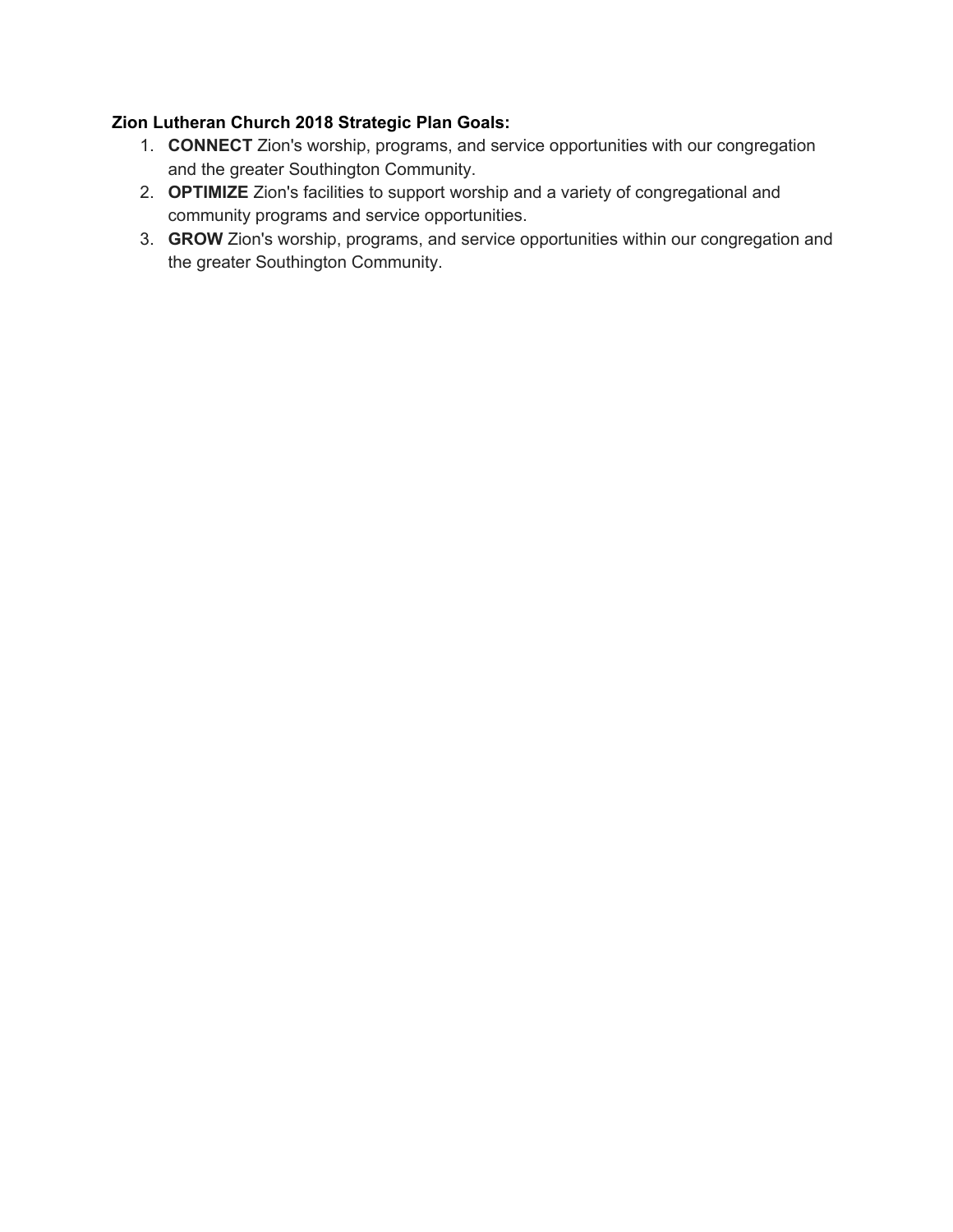# **GOAL #1**

**CONNECT** Zion's worship, programs, and service opportunities with our congregation and the greater Southington Community.

#### **Rationale**

As ways of communicating in organizations and with society have evolved and will continue to change, we must examine and adapt as necessary. Zion's members and participants are multigenerational and require multiple mechanisms to effectively inform, teach and grow Christian faith and missions.

# **Biblical Connections**

Mark 16:15 And Jesus said to them "Go into the world and proclaim the good news to the whole creation."

Matthew 18:20 For where two or three are gathered in my name, I am there among them

Acts 2:4 All of them were filled with the Holy Spirit and began to speak in other languages, as the Spirit gave them ability.

#### **Actionsteps**

- 1. Follow up with the community members we reached out to as part of the discernment process
- 2. Invite the media or publish an article/photo about Zion at least once per quarter
- 3. Revise the Zion constitution and/or by-laws by December 2018
- 4. Post mission and constitution and by-laws on the website
- 5. Publish a master list of the ministries and missions that are supported at and by Zion in print and on the website
- 6. Create an onboarding manual for council members including job descriptions and expectations ensuring understanding of the church constitution and by-laws
- 7. Create a brochure for visitors
- 8. Update new member packet
- 9. Establish the church office as the central location for communicating and connecting the needs of church members and church functions
- 10. In 2018, select recipients of apple harvest funds in advance of the festival and post the recipients names or organizations on the booth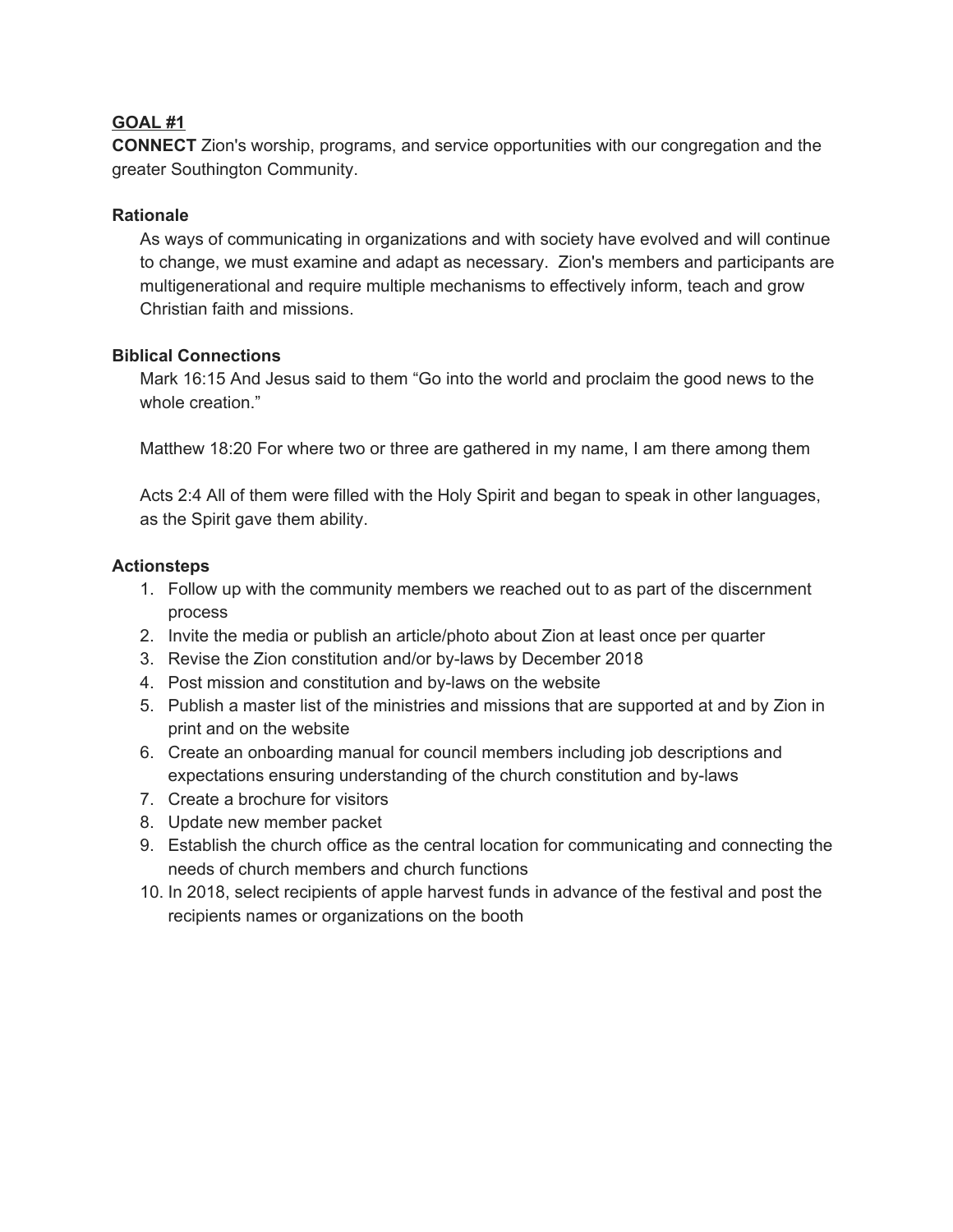# **GOAL #2**

**OPTIMIZE** Zion's facilities to support worship and a variety of congregational and community programs and service opportunities.

# **Rationale**

Zion's history includes growth in its facilities. Hearing God's call to continue His mission in ways we may not yet know, we must consider both the future use and potential expansion of our facilities.

# **Biblical Connections**

Acts 2:47 Praising God and having favor with all the people. And the Lord added to their numbers day by day those who were being saved.

Matthew 28:19 Go therefore and make disciples of all nations, baptizing them in the name of the father and the Son and the Holy Spirit.

Luke 16:10 Whoever is faithful in a very little is faithful also in much

# **Actionsteps**

- 1. Support and develop the current board of facilities
- 2. Create an ad hoc property planning committee (2018-2019)
	- a. Engage an independent consultant to perform an assessment of current and future facility needs
	- b. Create a prioritized list of items needing repair (ie. Parking lot, roof, etc.)
	- c. Conduct an energy efficiency study
- 3. Create an ad hoc facility development committee
	- a. Create a building fund/capital campaign
	- b. Contract with appropriate experts to implement facility plan